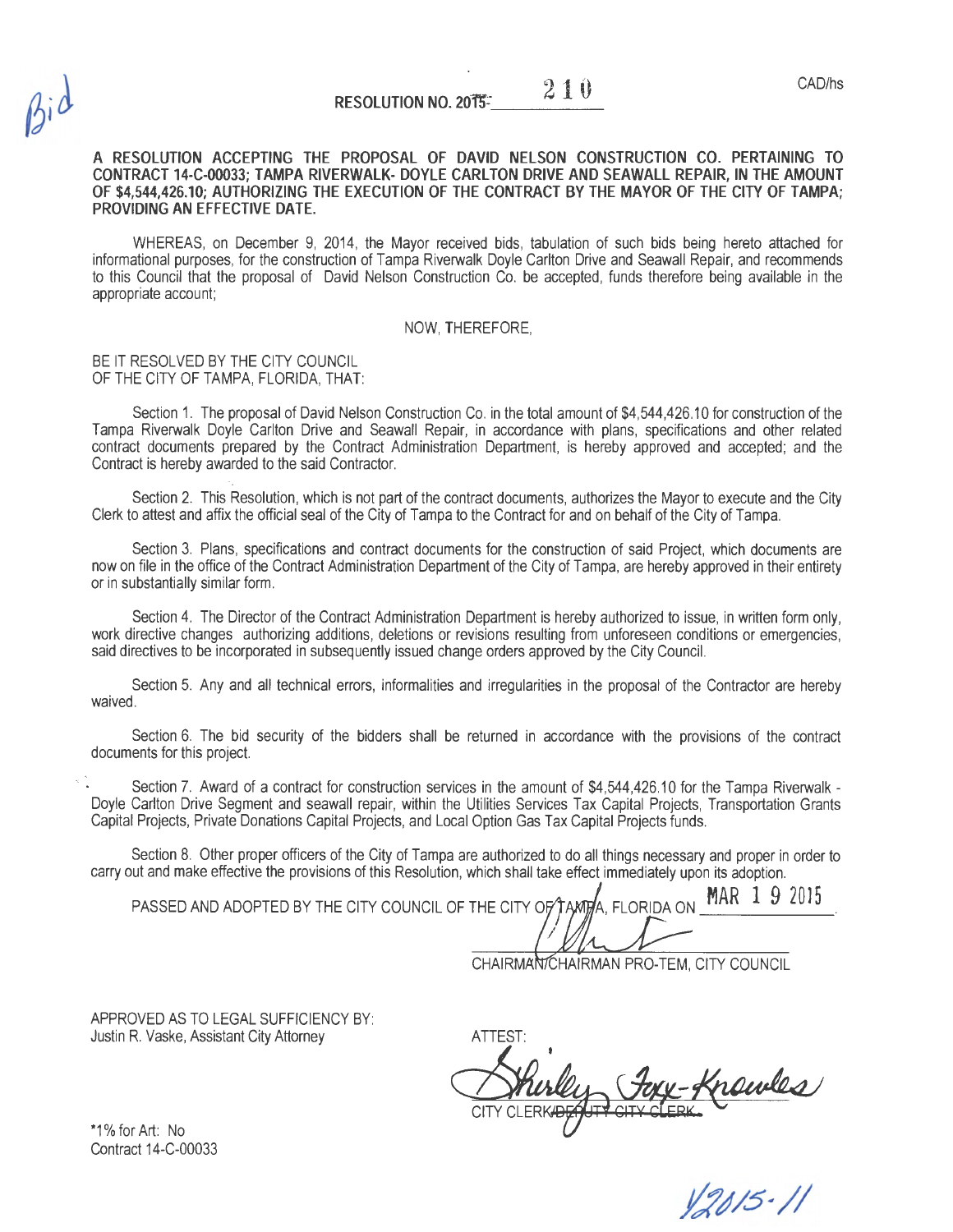# **City of Tampa BID TABULATION**

# **Contract 14-C-00033; Tampa Riverwalk-Doyle Carlton Drive Segment and Seawall Repair**

## **Bid Opening - December 09, 2014**

Posted December 09, 2014

| <b>CONTRACTOR</b>                 | <b>TOTAL BID AMOUNT</b> |
|-----------------------------------|-------------------------|
| David Nelson Construction, Co.    | \$4,544,426.10          |
| All American Concrete, Inc.       | \$5,470,460.50          |
| Pepper Contracting Services, Inc. | \$6,060,275.60          |
|                                   |                         |
|                                   |                         |
|                                   |                         |
|                                   |                         |

Notice of Intent to Award: Unless subsequently indicated otherwise, in a revised posting, the City of Tampa intends to award the referenced project to the lowest bidder listed in this tabulation. A bidder aggrieved by this decision may file a protest not later than 4:30 P.M., five (5) business days from the first posting hereof, pursuant to City of Tampa Code Chapter 2, Article V, Division 3, Section 2-282, Procurement Protest Procedures. Protests not conforming therewith shall not be reviewed.

Bids Received By: *Jim Greiner*

Jim Greiner, P.E. City of Tampa - Contract Administration Department 306 E. Jackson Street - 4N Tampa, FL 33602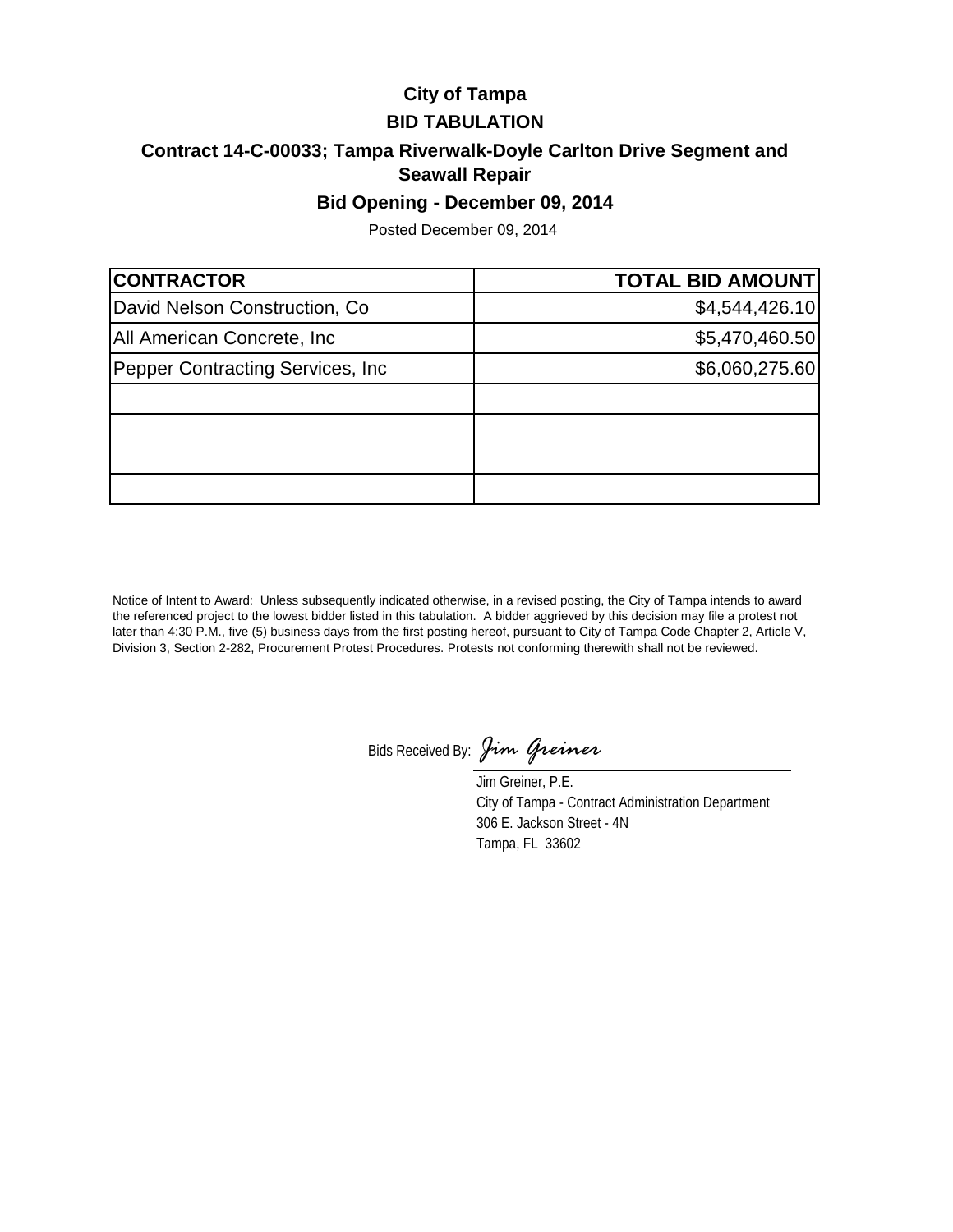ALB

| PROPOSAL                                                                                             |
|------------------------------------------------------------------------------------------------------|
| To the Mayor and City Council of the City of Tampa, Florida:                                         |
| David Nelson Construction Co.<br>Name of Bidder                                                      |
| (727) 784-7624                                                                                       |
| <b>Business Phone Number and Email Address</b>                                                       |
| David Nelson Construction Co., 3483 Alternate 19, Palm Harbor, FL 34683                              |
| <b>Business Name and Mailing Address</b>                                                             |
| (727) 784-7624 David L. Vekasi, Vice President<br>Phone Number and Name of Contact Regarding Permits |
| David Nelson Construction Co.<br>59-1616643                                                          |
| Contractor/Qualifiers Name and Federal Identification Number                                         |
| December 9, 2015<br>Date of Proposal                                                                 |
| (If Bidder is a firm, fill in the following blanks):                                                 |
| Names and Residential Addresses of Partners                                                          |
| n/a<br><u> 1989 - Johann John Stein, fransk politik (f. 1989)</u>                                    |
|                                                                                                      |
| (If Bidder is a corporation, fill in the following blanks):                                          |
| Organized under the laws of the State of ________Florida                                             |
| Names and Address of President                                                                       |
| Jeffrey D. Nelson                                                                                    |
| 190 Florida Avenue, Palm Harbor, FL 34683                                                            |
| Name and Address of Vice President                                                                   |
| David L. Vekasi                                                                                      |
| 104 Old Millpond Road, Palm Harbor, FL 34683                                                         |
| Name and Address of Secretary                                                                        |
| Wendy S. Nelson                                                                                      |
| 1132 E. Lake Drive, Tarpon Springs, FL 34689                                                         |
|                                                                                                      |
| Names and Address of Treasurer<br>Wendy S. Nelson                                                    |
|                                                                                                      |
| 1132 E. Lake Drive, Tarpon Springs, FL 34689                                                         |
|                                                                                                      |

P-1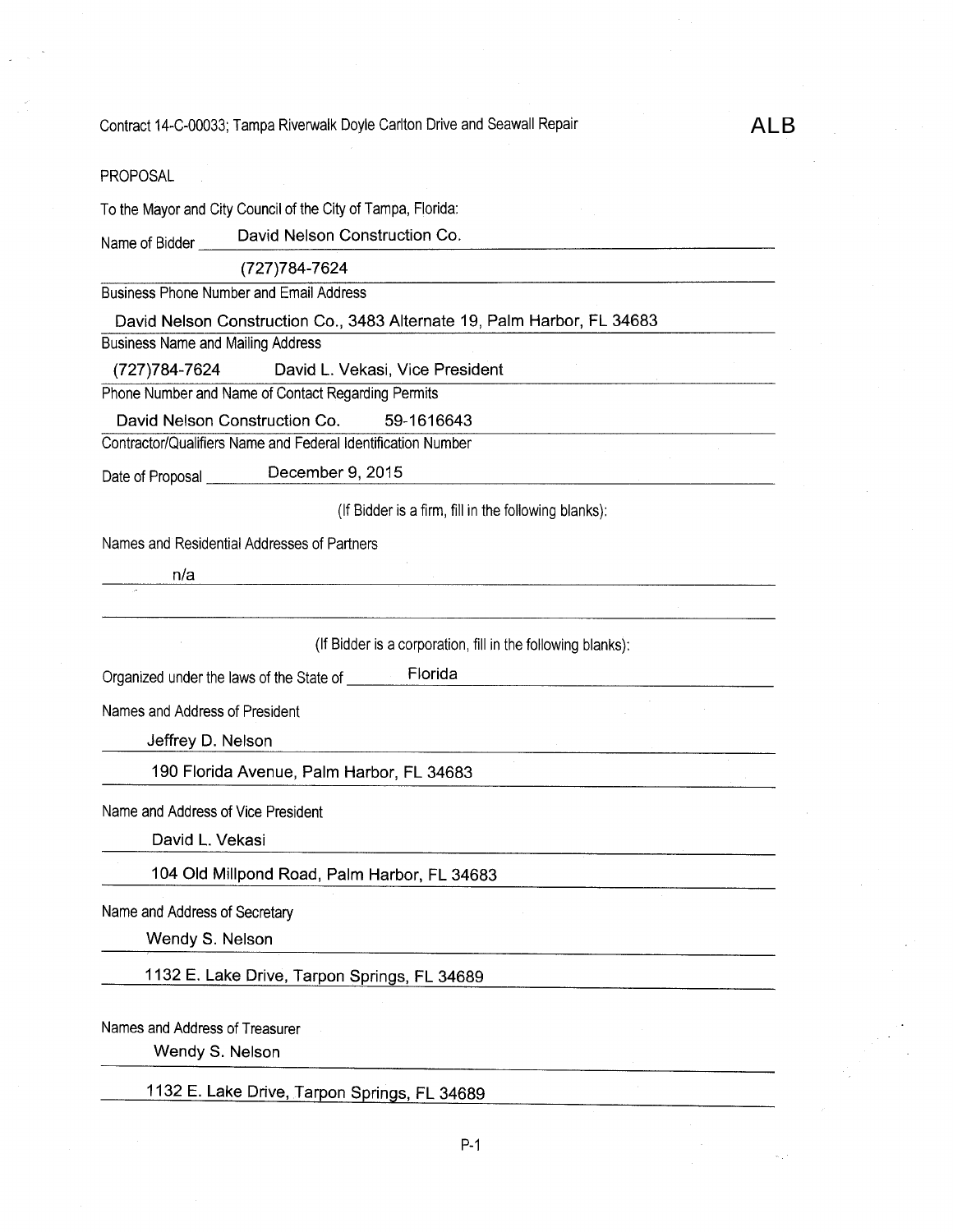The above-named Bidder affirms and declares:

(1) That the Bidder is of lawful age and that no other person, firm or corporation has any interest in this Proposal or in the Contract proposed to be entered into.

-

- (2) That this Proposal is made without any understanding, agreement or connection with any other person, firm, or corporation making Proposal for the same purposes, and is in all respects fair and without collusion or fraud.
- (3) That the Bidder is not in arrears to the City of Tampa, upon debt or contract, and is not a defaulter, as surety or otherwise, upon any obligation to the City of Tampa.
- (4) That no officer or employee or person whose salary is payable in whole or in part from the City Treasury is, shall be or become interested, directly or indirectly, as a contracting party, partner, stockholder, surety or otherwise, in this Proposal, or in the performance of the Contract, or in the supplies, materials, or equipment and work or labor to which it relates, or in any portion of the profits thereof.
- (5) That the Bidder has carefully examined the site of the work and that, from his own investigations, he has satisfied himself as to the nature and location of the work, the character, quality, and quantity of materials and the kinds and extent of equipment and other facilities needed for the performance of the work, the general and local conditions and all difficulties to be encountered, and all other items which may, in any way, affect the work or its performance.
- (6) That the Bidder

XX Has; Treasury Number 9 -\_ 1\_ 6\_ 16\_6\_4\_3  $\overline{\phantom{a}}$ 

Has not (Check applicable box)

previously performed work under the President's Executive Order Nos. 11246 and 11375.

(7) That the undersigned, as Bidder, also declares that he has carefully examined and fully understands all the component parts of the Contract Documents and agrees that he will execute the Contract and finish the required Performance Bond and will completely perform the work in strict accordance with the terms of the Contract and the Contract Documents therein referred to for the following prices, to wit: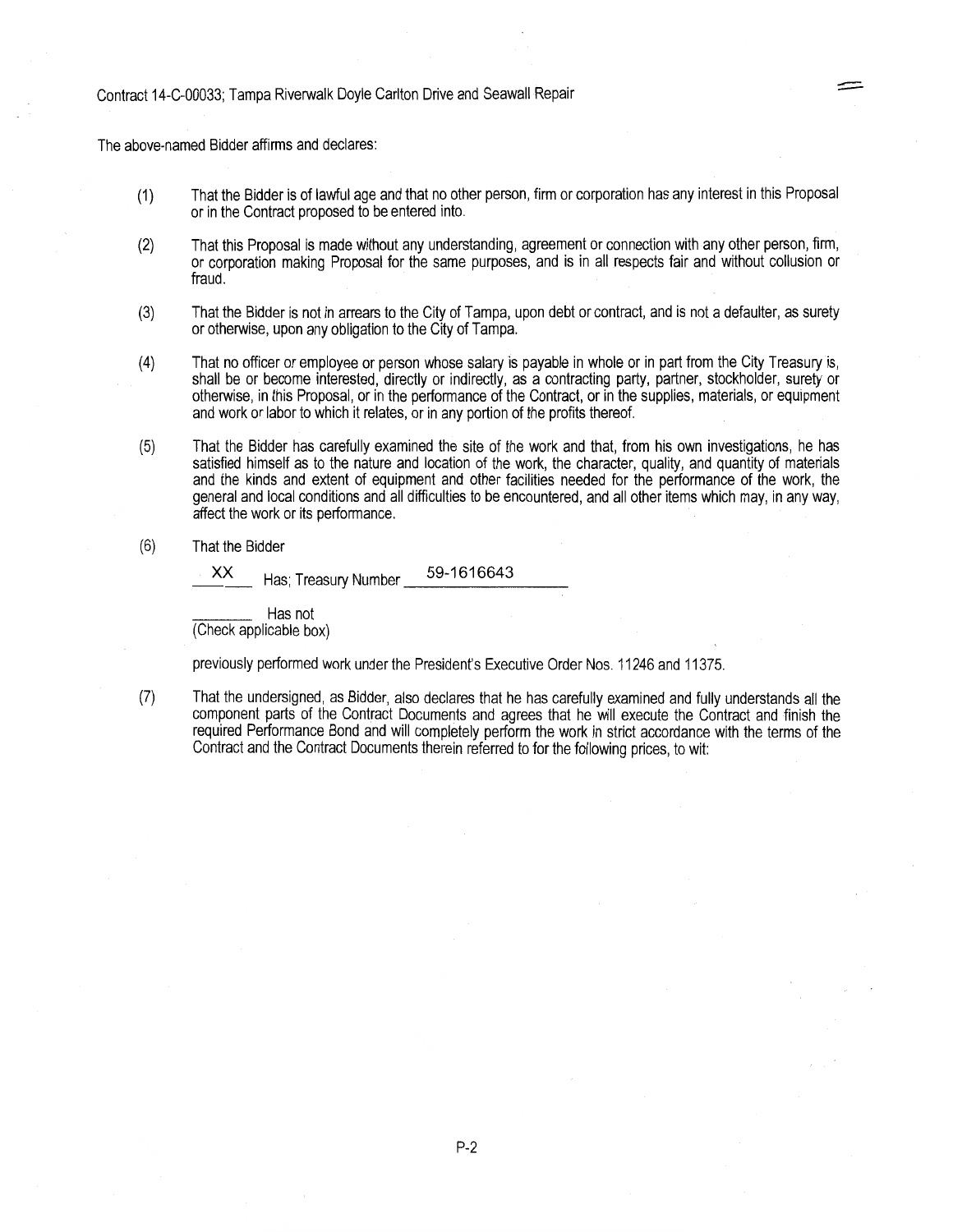| Contract 14-C-00033; Tampa Riverwalk Doyle Carlton Drive and Seawall Repair |  |  |  |  |
|-----------------------------------------------------------------------------|--|--|--|--|
|-----------------------------------------------------------------------------|--|--|--|--|

| Item No.                     | <b>Description</b>                                   | Unit      | Approx.<br>Ouanity | Unit Price in Words                            | <b>Unit Price</b><br>in Figures | <b>Total Price</b><br>in Figures |
|------------------------------|------------------------------------------------------|-----------|--------------------|------------------------------------------------|---------------------------------|----------------------------------|
| <b>BASE BID</b><br>$101 - 1$ | Mobilization                                         | LS        |                    | FOUR HUNOPERD THOOSAND E. NO                   | 400,000,00                      | 400,000,00                       |
| $102 - 1$                    | Maintenance of Traffic                               | LS        | 1                  | Thirty Thousand Dollars & No Cents             | 30,000.00                       | 30,000.00                        |
| $104 - 10 - 3$               | Staked Silt Fence                                    | LF        | 3,066              | Seventy Five Cents                             | 0.75                            | 2,299.50                         |
| 104-11                       | <b>Floating Turbidity Barrier</b>                    | LF        | 1,850              | Ten Dollars & No Cents                         | 10.00                           | 18,500.00                        |
| 104-15                       | Soil Tracking Prevention Device                      | EA        | $\mathbf{2}$       | Four Thousand Dollars & No Cents               | 4,000.00                        | 8,000.00                         |
| $104 - 18$                   | Inlet Protection System                              | EA        | 6                  | One Hundred Dollars & No Cents                 | 100.00                          | 600.00                           |
| $110-1-1$                    | Clearing and Grubbing                                | LS.       |                    | HREE HUNDRED HOUSEWO E CENTS 300,000.00        |                                 | 300<br>000.60<br>¢               |
| $110 - 4$                    | Removal of Existing Pavement                         | SY        | 462                | Fifteen Dollars & No Cents                     | 15.00                           | 6,930.00                         |
| $110-15-1$                   | Tree Protection/ Tree Trimming/ Root Pruning         | <b>LS</b> |                    | Five Thousand Dollars & No Cents               | 5,000.00                        | 5,000.00                         |
| $110 - 73$                   | Demolish Seawall and Cap                             | LF        | 172                | Two Hundred Fifty Dollars & No Cents           | 250.00<br>$\mathbf{P}$          | 43,000.00                        |
| $162 - 2$                    | Sod                                                  | SY        | 2,624              | Eight Dollars & No Cents                       | 8.00                            | 20,992.00                        |
| $400 - 0 - 11$               | CIP Concrete Gravity Wall including concrete columns | LΕ        | 593                | One Hundred Seventy Five Dollars &<br>No Cents | 175.00                          | 103,775.00                       |
| $400 - 4 - 4$                | CIP Concrete Cantilevered Slab                       | LF        | 172                | One Thousand Two Hundred Dollars &<br>No Cents | 1,200.00                        | 206,400.00<br>$\mathbf{\hat{S}}$ |
| $400 - 8$                    | CIP Concrete Seawall and Cap                         | LF        | 172                | Five Hundred Fifty Dollars &<br>No Cents       | 550.00                          | 94,600.00<br>ዌ                   |
| 440-1-20                     | Underdrain System - (Underdrain Pipe)                | LF        | 160                | Forty One Dollars & Fifty Cents                | 41.50                           | 6,640.00                         |
| 440-70                       | Underdrain System (Cleanout/Inspection Box)          | EA        | 3                  | Three Thousand Dollars & No Cents              | 3,000.00                        | 9,000.00                         |
| 440-73-2                     | Underdrain System (Outlet Pipe)                      | LF        | 87                 | Fifty Dollars & No Cents                       | 50.00<br>£.                     | 4,350,00                         |
| $520 - 1 - 10$               | Curb and Gutter Type F                               | LF        | 98                 | Twenty One Dollars & No Cents                  | 21.00                           | 2,058.00                         |
| $520 - 2 - 4$                | Curb and Gutter Type D                               | LF        | 99                 | Fifteen Dollars & No Cents                     | 15.00<br>ቂ                      | 1,485.00                         |
| 521-72-4                     | CIP Concrete Vehicle Barrier Wall                    | LF        | 232                | Four Hundred Fifty Dollars &<br>No Cents       | 450.00<br>\$                    | 104,400.00                       |
| $522 - 1$                    | Concrete Sidewalk (4")                               | SY        | 645                | Fifty Dollars & No Cents                       | 50.00                           | 32,250.00                        |
| $522 - 2$                    | At Grade Concrete Path                               | SY        | 3,090              | Eighty Seven Dollars & No Cents                | 87.00                           | 268,830.00                       |
| $526 - 1 - 2$                | Concrete Pavers (Furnish and Install)                | SF        | 1,961              | Twenty One Dollars & No Cents                  | 21.00<br>\$.                    | 41,181.00                        |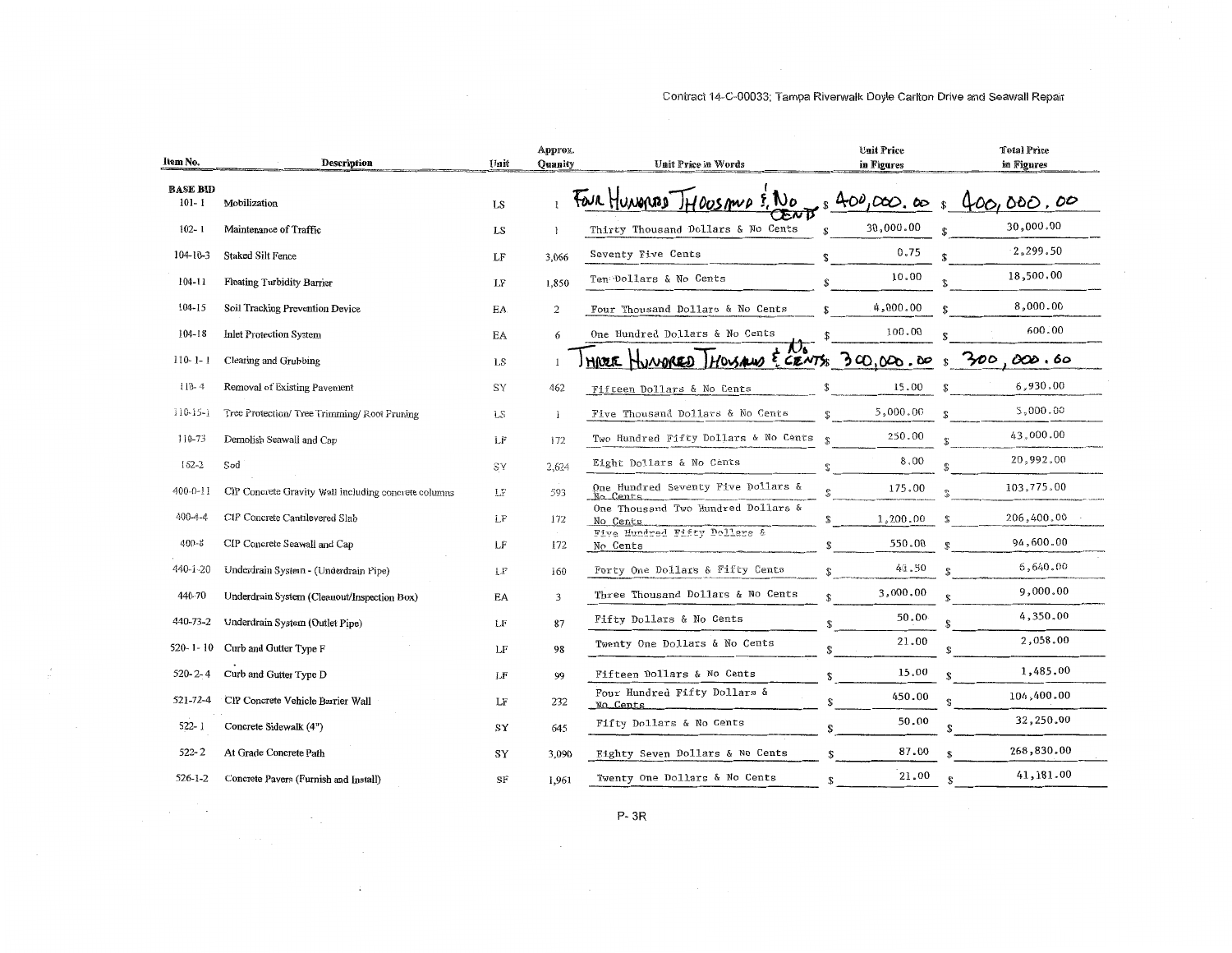| Item No.  | Description                                                      | Unit      | Approx.<br><b>Ouanity</b> | Unit Price in Words                                                             |              | <b>Unit Price</b><br>in Figures | <b>Total Price</b><br>in Figures |
|-----------|------------------------------------------------------------------|-----------|---------------------------|---------------------------------------------------------------------------------|--------------|---------------------------------|----------------------------------|
|           | 700-3-501 Sign Relocation                                        | EA        |                           | One Thousand Two Hundred Fifty<br>Dollars & No Cents                            |              | 1,250.00                        | 1,250.00                         |
|           | 711-11-121 Thermoplastic, Standard, White, Solid, 6"             | LF        | 251                       | Four Dollars & No Cents                                                         |              | 4.00                            | 1,004.00                         |
|           | 711-11-124 Thermoplastic, Standard, White, Solid, 18"            | LF        | 111                       | Ten Dollars & No Cents                                                          | £.           | 10.00                           | 1,110.00                         |
| SP-2.13   | Project Aerial Photographs                                       | LS        | 1                         | One Thousand Eight Hundred Dollars &<br>No Cents                                |              | 1,800.00                        | 1,800.00                         |
| $SP-2.14$ | Project Videotaping                                              | <b>LS</b> |                           | One Thousand Three Hundred Fifty<br>Dollars & No Cents                          | \$           | 1,350.00                        | 1,350.00                         |
| SP-6.03.1 | Water Service Main                                               | LF        | 1.775                     | Thirteen Dollars & No Cents                                                     |              | 13,00                           | 23,075.00                        |
| SP-6.03.2 | Water Flush-Mounted Quick Coupler and Cover                      | EÁ        | 12                        | One Thousand Fifty Dollars &<br>No Cents<br>Five Thousand One Hundred Dollars & | \$.          | 1,050.00                        | 12,600.00                        |
| SP-6.03.3 | Drinking Fountain with Pet Fountain and Concrete Pad             | ΕA        | -1                        | No Cents                                                                        |              | 5,100.00                        | 5,100.00                         |
| SP-10.15  | Crushed Oyster Shell Groundcover 4" (Furnish & Install)          | SY        | 221                       | Thirty Eight Dollars & No Cents                                                 |              | 38.00                           | 8,398.00                         |
| SP-11.01  | Reserve Parking Signs in Parking Meter Area                      | LS.       |                           | Four Thousand Five Hundred Fifty<br>Dollars & No Cents                          |              | 4,550.00                        | 4,550.00                         |
| SP-11.05  | Water for Dust Control                                           | 1000/gal  | 30                        | Fifty Dollars & No Cents                                                        |              | 50.00                           | 1,500,00                         |
|           | SP-16.01-1 Helical Pulldown Micropiles w/Anchorage (F&I)         | LF        | 2.860                     | Sixty Dollars & No Cents                                                        |              | 60.00                           | 171,600.00                       |
|           | SP-16.01-2 Helical Pulldown Micropiles - verification load tests | ΕA        | $\hat{z}$                 | Three Thousand Dollars & No Cents                                               |              | 3,000,00                        | 6,000.00                         |
|           | SP-16.01-3 Helical Pulldown Micropiles - proof load test         | EA        | 2                         | Two Thousand Five Hundred Dollars &<br>No Cents                                 | S.           | 2,500.00                        | 5,000.00                         |
|           | SP-16.02-1 Helical Tiebacks w/Anchorage (F&I)                    | LF        | 782                       | Forty Five Dollars & No Cents                                                   | $\mathbf{S}$ | 45.00                           | 35,190.00                        |
|           | SP-16.02-2 Helical Tiebacks - performance load tests             | EA        | $\overline{2}$            | Three Thousand Dollars & No Cents                                               |              | 3,000.00                        | 6,000.00                         |
|           | SP-16.02-3 Helical Tiebacks - proof load tests                   | EA        | 15                        | Seven Hundred Fifty Dollars &<br>No Cents                                       |              | 750.00                          | 11,250.00                        |
| SP-17.03  | Railing System (Furnish and Install)                             | LF        | 2,621                     | One Hundred Fifty Dollars & No Cents                                            |              | 150.00                          | \$<br>393,150.00                 |

 $\sim$ 

 $\mathcal{L}$ 

### Contract 14-C-00033; Tampa Riverwalk Doyle Carlton Drive and Seawall Repair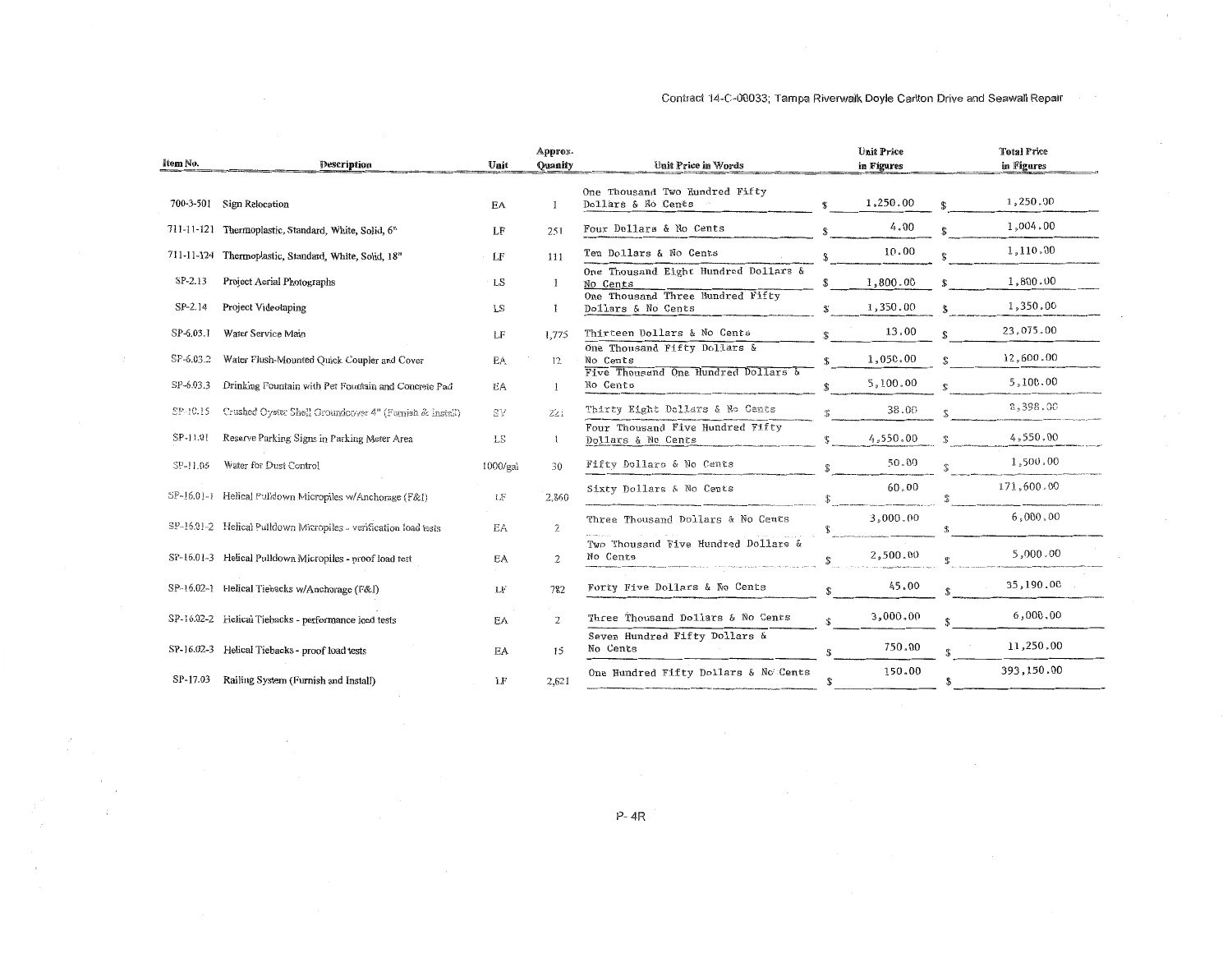| Item No.<br>Description                                              | Unit      | Approx.<br>Quanity | Unit Price in Words                                               | <b>Unit Price.</b><br>in Figures | <b>Total Price</b><br>in Figures |
|----------------------------------------------------------------------|-----------|--------------------|-------------------------------------------------------------------|----------------------------------|----------------------------------|
| <b>ELECTRICAL</b>                                                    |           |                    |                                                                   |                                  |                                  |
| 630-2-11<br>Lighting Homerun Circuit (Conduit) (Furnish and Install) | LF        | 3,665              | Five Dollars & Sixty Cents<br>\$                                  | 5.60                             | 20,524.00                        |
| 630-2-11-2<br>Conduit, Boxes and Raceway for Fiber Optic System      | LF        | 2,073              | Six Dollars & Sixty Cents<br><b>S</b>                             | 6.60                             | 13,681.80                        |
| 635-2-14<br>Pull Boxes                                               | EA        | $18-$              | Two Hundred Forty Two Dollars & No Cents                          | 242.00                           | 4,356.00<br>\$.                  |
| 639-1-121<br>Modify Power Service                                    | LS        | $\mathbf{r}$       | Six Thousand Six Hundred Dollars &<br>$\mathbb{R}$<br>No Cents    | 6,600.00                         | 6,600.00<br>$\mathbf{S}$         |
| 715-1-12<br>Lighting Homerun Circuit (Wire) (F&I)                    | LF        | 16,698             | One Dollar & Sixty Cents<br><b>T</b>                              | 1.60                             | 26,716.80<br>\$.                 |
| 715-4-300-1 Single Arm Light Pole                                    | EA        | 44                 | Four Thousand Three Hundred Dollars<br>& No Cents                 | 4,300.00                         | 189,200.00<br>$\mathcal{D}$      |
| 715-4-300-2 Double Arm Light Pole                                    | EA        |                    | Four Thousand Six Hundred Dollars<br>& No Cents                   | 4,600.00                         | 4,600.00<br>¢                    |
| 715-4-300-3 Double Arm Light Pole (One Arm longer than the Other)    | EA        | 4                  | Five Thousand Two Hundred Dollars<br>& No Cents                   | 5,200.00                         | 20,800.00<br>$\mathbf{C}$        |
| 715-10-2<br>Light Pole Foundations                                   | EA        | 50                 | Nine Hundred Dollars & No Cents<br>¢                              | 900.00                           | 45,000.00                        |
| 715-11-119 Pole Mounted Light Fixtures                               | EA        | 65                 | Two Thousand Eight Hundred Dollars<br>$\frac{6}{5}$<br>& No Cents | 2,800.00                         | 182,000.00                       |
| 715-11-129 Underdeck Light Fixtures                                  | EA.       |                    | Eight Hundred Dollars & No Cents<br>\$                            | 800.00                           | 5,600.00                         |
| 715-11-139-1 Art Display Light Fixtures                              | EA        | 66                 | One Thousand Five Hundred Dollars<br>& No Cents                   | 1,500.00                         | 99,000.00                        |
| 715-11-139-2 Light Fixtures for America America Public Art           | EA        | 5                  | One Thousand Four Hundred Dollars<br>& No Cents<br>\$             | 1,400,00                         | 7,000.00                         |
| 715-11-139-3 Light Fixtures for Levitating Nimbus Public Art & Trees | EA        | 11                 | One Thousand Two Hundred Dollars<br>& No Cents<br>雲               | 1,200.00                         | 13,200.00                        |
| 715-11-139-4 Lockable Disconnect Switches for Public Art             | EA        | 2                  | Six Hundred Twenty Five Dollars &<br>No Cents                     | 625.00                           | 1,250.00                         |
| 715-11-139-5 Relocate Pull Box or Light Fixture                      | EA        | 4                  | Four Hundred Fifty Five Dollars &<br>No Cents                     | 455.00                           | 1,820,00                         |
| <b>ARCHITECTURAL FEATURES</b>                                        |           |                    |                                                                   |                                  |                                  |
| SP-10.13.1 Screen Wall under Laurel Street Bridge                    | LS        |                    | One Hundred Fifty Thousand Dollars<br>& No Cents                  | 150,000.00<br>\$                 | 150,000.00                       |
| SP-10.13.2 Screen Wall under I-275 Bridge                            | LS        | -1                 | One Hundred Fifty Thousand Dollars<br>& No Cents                  | 150,000.00<br>S.                 | 150,000.00<br>$\mathbf{\hat{x}}$ |
| SP-10.13.3 Monument Stand/Plaque/Foundation                          | EA        |                    | Thirteen Thousand Dollars & No Cents<br>$\mathbb{S}$              | 13,000.00                        | 13,000.00                        |
| SP-10.14.1 America America Art Sculpture                             | <b>LS</b> |                    | Ten Thousand Dollars & No Cents                                   | 10,000.00                        | 10,000.00                        |
| SP-10.14.2 Levitating Nimbus Art Sculpture                           | LS        |                    | Twelve Thousand Dollars & No Cents                                | 12,000.00                        | 12,000.00<br>S                   |

P-5R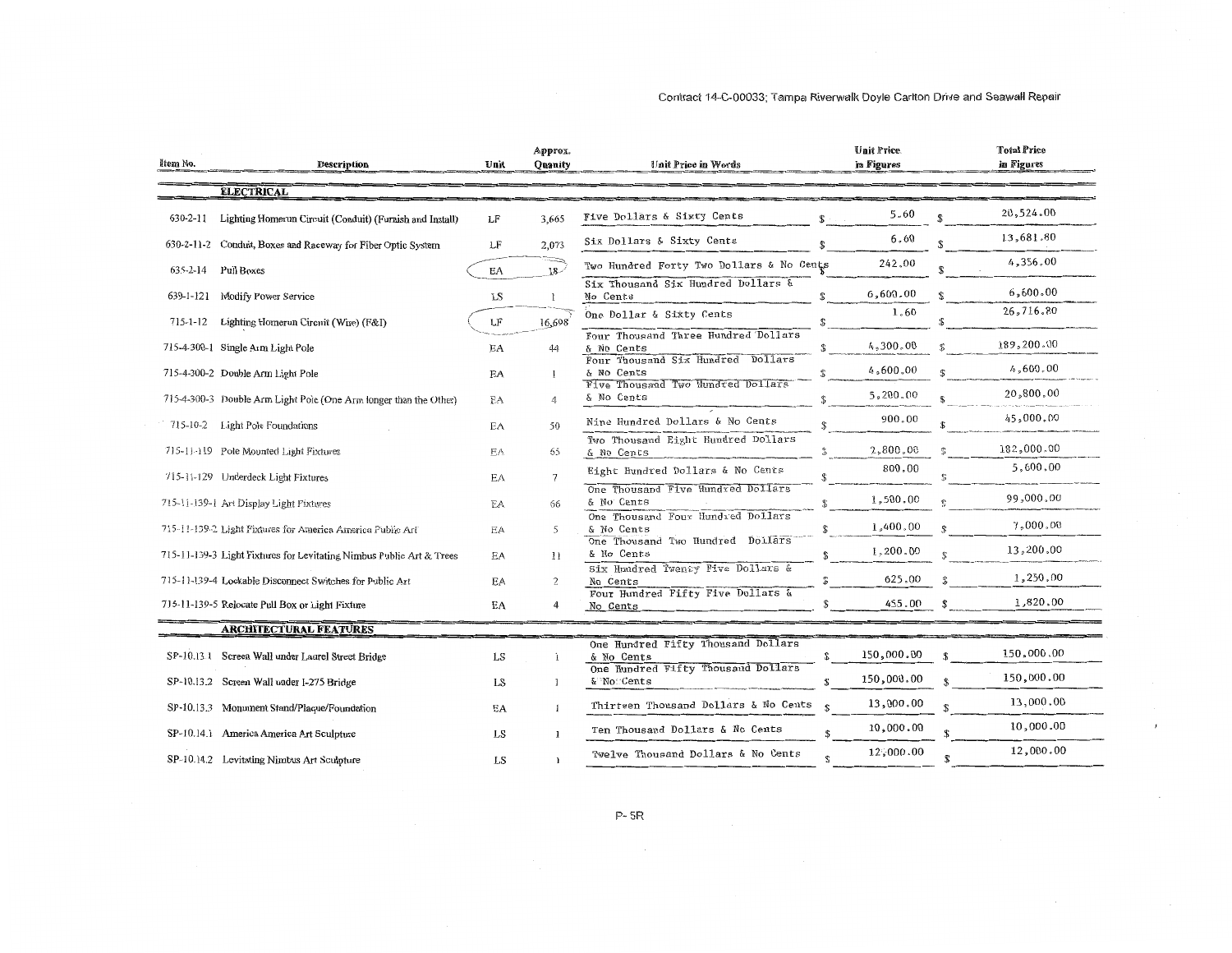| Item No.             | <b>Description</b>                                                      | Unit       | Approx.<br><b>Ouanity</b> | Unit Price in Words                                                             |              | Unit Price<br>in Figures |                    | <b>Total Price</b><br>in Figures |
|----------------------|-------------------------------------------------------------------------|------------|---------------------------|---------------------------------------------------------------------------------|--------------|--------------------------|--------------------|----------------------------------|
|                      | <b>HARDSCAPE FEATURES</b>                                               |            |                           |                                                                                 |              |                          |                    |                                  |
| $SP-10.12.1$ Benches |                                                                         | EA         | 5                         | Three Thousand Four Hundred<br>Dollars & No Cents<br>Three Thousand Two Hundred | \$           | 3,400.00                 | £.                 | 17,000.00                        |
|                      | SP-10.12.2 Backless Benches                                             | EA         | $\overline{2}$            | Dollars & No Cents                                                              | \$           | 3,200.00                 | ¢                  | 6,400.00                         |
|                      | SP-10.12.3 Cube Bench                                                   | EA         | 6                         | One Thousand Three Hundred<br>Dollars & No Cents                                | ፍ            | 1,300.00                 |                    | 7,800.00                         |
|                      | SP-10.12.4 Shade Structure/Swing                                        | EA         | 3                         | Sixteen Thousand Dollars & No Cents                                             | ¢            | 16,000.0                 | ፍ                  | 48,000.00                        |
|                      | SP-10.12.5 Bicycle Rack                                                 | EA         | 6                         | Eight Hundred Fifty Dollars<br>& No Cents                                       | S            | 850.00                   |                    | 5,100.00                         |
|                      | SP-10.12.6 Trash Receptacle                                             | EA         | 4                         | Two Thousand Seven Hundred Fifty<br>Dollars & No Cents                          | \$           | 2,750.00                 | £.                 | 11,000.00                        |
| SP-10.12.7           | Bicycle Repair Station                                                  | <b>EA</b>  |                           | Three Thousand One Hundred Dollars<br>& No Cents                                | $\mathbf{S}$ | 3,100.00                 | ¢                  | 3,100.00                         |
| $SP-11.17$           | Riverwalk Wayfinding Signage (Fabrication, Furnish and<br>Installation) | LS         | $\mathbf{I}$              | Thirteen Thousand Dollars & No Cents                                            |              | 13,000.00                |                    | 13,000.00                        |
|                      | <b>LANDSCAPING &amp; IRRIGATION</b>                                     |            |                           |                                                                                 |              |                          |                    |                                  |
| 590-70               | Irrigation System                                                       | LS.        |                           | Twenty Thousand Dollars & No Cents                                              | $\mathbf{F}$ | 20,000.00                | £.                 | 20,000.00                        |
| 999-2                | Landscape Complete                                                      | <b>LS</b>  |                           | Eighty Five Thousand Dollars<br>& No Cents                                      |              | 85,000.00                |                    | 85,000.00                        |
| $2900 - 1$           | 90 Day Maintenance                                                      | MONTH      |                           | Five Hundred Dollars & No Cents                                                 |              | 500.00                   |                    | 1,500.00                         |
|                      | <b>SEALWALL REPAIR / REPLAEMENT</b>                                     |            |                           |                                                                                 |              |                          |                    |                                  |
| 101                  | Mobilization                                                            | LS.        | 1                         | Fifty Thousand Dollars & No Cents                                               | $\mathbb{S}$ | 50,000.00                |                    | 50,000.00                        |
| $400 - 4 - 8$        | Class 4 Concrete Bulkhead                                               | CY         | 750                       | Seven Hundred Dollars & No Cents                                                |              | 700.00                   |                    | 525,000.00                       |
| $411 - 1$            | Epoxy Materials for Crack Injection                                     | <b>GAL</b> | 45                        | Three Hundred Dollars & No Cents                                                |              | 300,00                   |                    | 13,500.00                        |
| 411-2                | Inject and Seal Crack                                                   | LF         | 400                       | Fifty Dollars & No Cents                                                        | \$.          | 50.00                    |                    | 20,000.00                        |
| $415 - 1 - 8$        | Reinforcing Steel                                                       | LB         | 80,000                    | Zero Dollars & Eighty Five Cents                                                | S.           | 0.85                     |                    | 68,000.00                        |
| 443-70-06            | French Drain                                                            | LF         | 1,860                     | Sixty Dollars & No Cents                                                        |              | 60,00                    |                    | 111,600.00                       |
| 455-87               | Tie-Rod Repair Type 1                                                   | EA         | 108                       | One Hundred Eighty Five Dollars &<br>No Cents                                   | ¢            | 185.00                   |                    | 19,980.00                        |
| 455-87               | Tie-Road Repair Type 2                                                  | EA         | 108                       | One Hundred Ten Dollars &<br>No Cents                                           | \$           | 110.00                   | $\mathbf{\hat{x}}$ | 11,880.00                        |

P-6R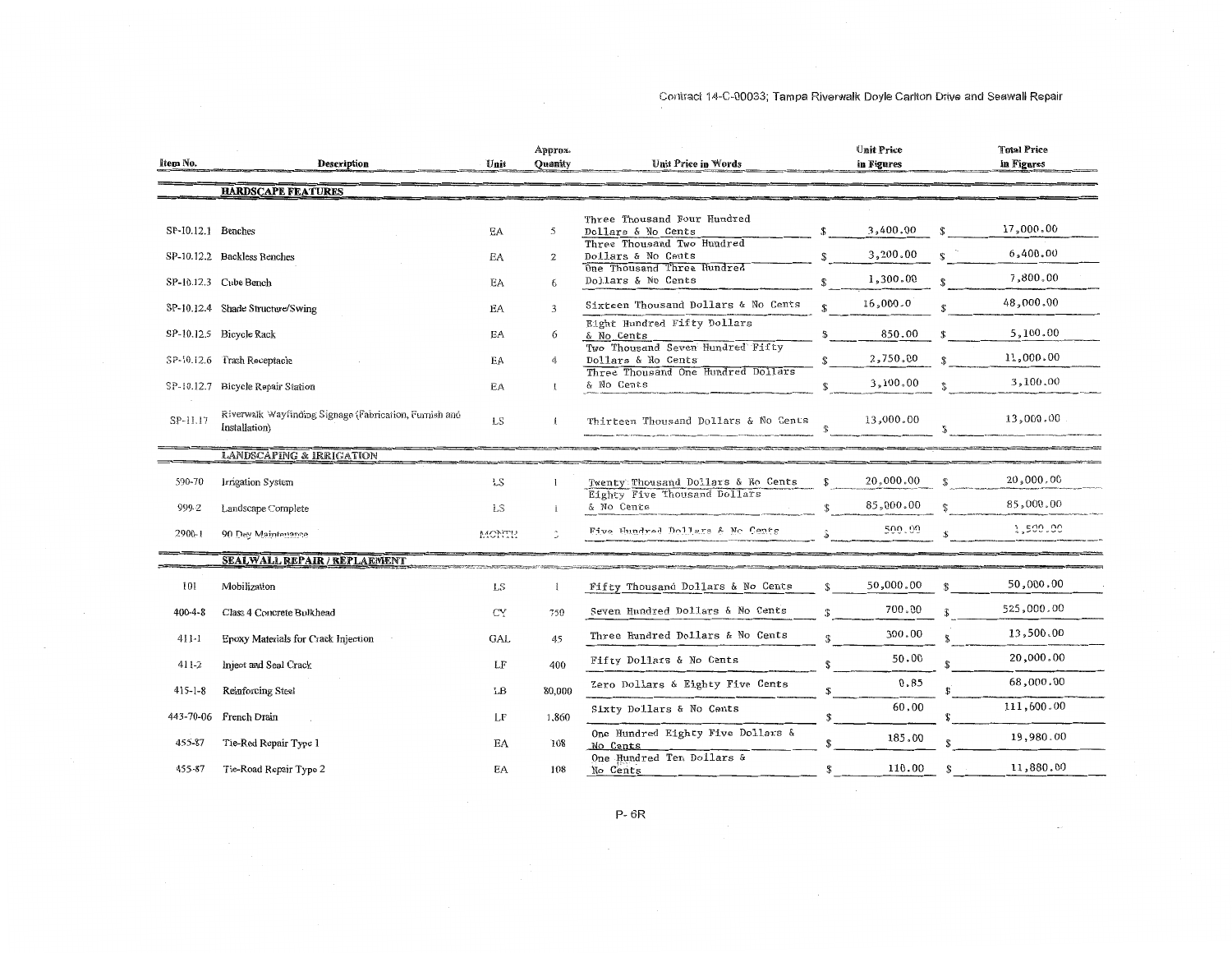| Item No. | <b>Description</b>             | Unit | Approx.<br>Quanity | Unit Price in Words                       | <b>Unit Price</b><br>in Figures | <b>Total Price</b><br>in Figures |
|----------|--------------------------------|------|--------------------|-------------------------------------------|---------------------------------|----------------------------------|
|          |                                |      |                    |                                           |                                 |                                  |
|          | <b>EXTRA WORK</b>              |      |                    |                                           |                                 |                                  |
| SP-11.16 | Contingency Funds              | LS   |                    | One Hundred Thousand Dollars and no/cents | 100,000                         | 100,000                          |
| SP-11.18 | Skateboard Deterrent Allowance | LS   |                    | Thirty Thousand Dollars and no/cents      | 30,000                          | 30,000                           |
|          |                                |      |                    | TOTAL BID: \$                             |                                 | lυ                               |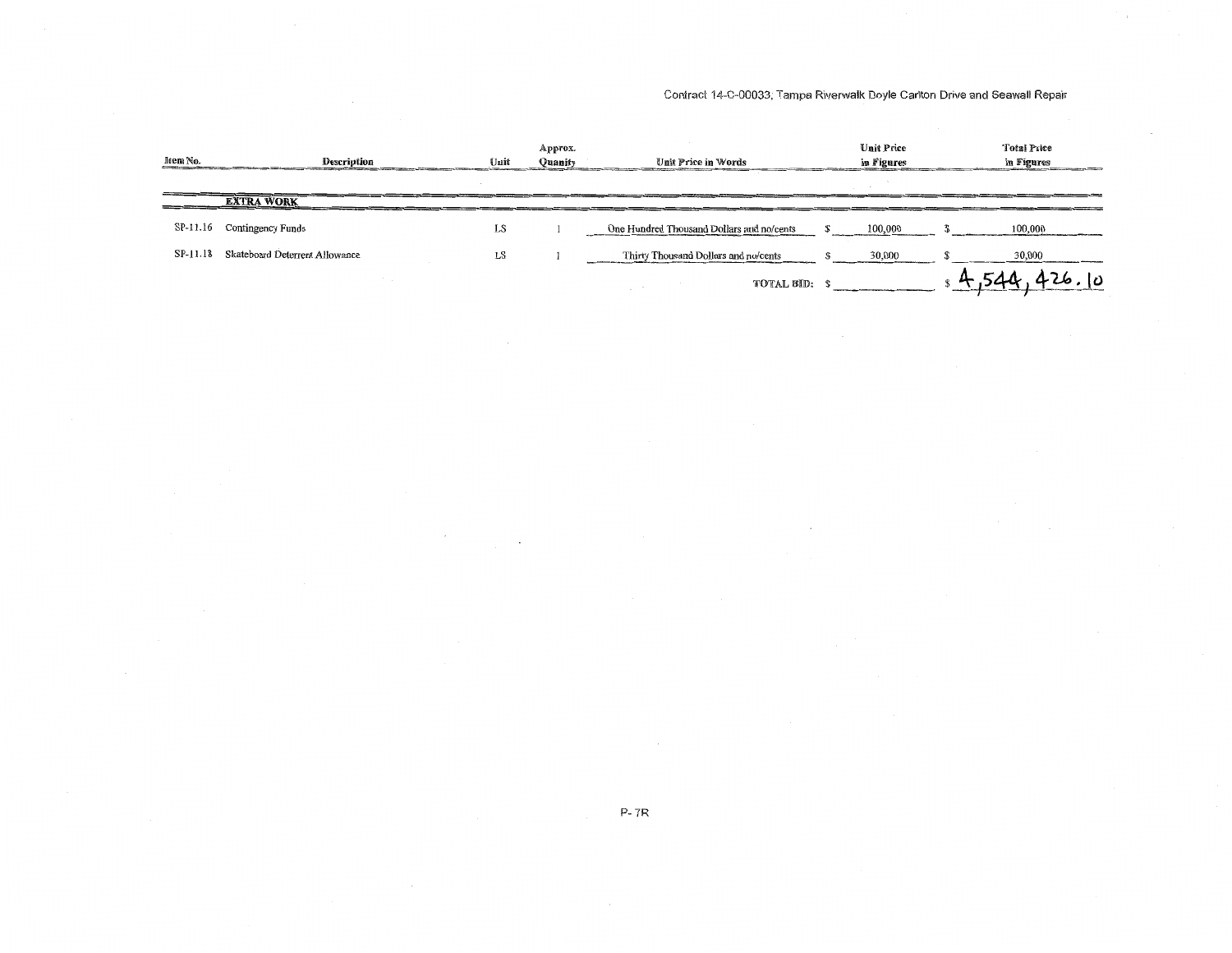| Computed Total Price In Words:                  |             |           |        |
|-------------------------------------------------|-------------|-----------|--------|
| Four Million FIVE HUNDRESS FOUR TOUR HOUSAND    |             |           | Fru    |
| HUMARIO WRNIA SIX                               | dollars and | <b>FN</b> | cents. |
| Computed Total Price in Figures: \$4,544,426.10 |             |           |        |

The bidder acknowledges that the following addenda have been received and that the changes covered by the addendum(s) have been taken into account in this proposal: #1  $\overline{X}$  #2  $\overline{X}$  #3  $\overline{1}$  #4  $\overline{1}$  #5

The bidder acknowledges the requirements of the City of Tampa's Equal Business Opportunity Program.

Bidder acknowledges that included in the various items of the proposal and the Total Bid Price are costs for complying with the Florida Trench Safety Act (90096), (Laws of Fla.) effective October 1, 1990. The bidder further identifies the costs to be summarized below:

|    | <b>Trench Safety</b><br>Measure<br>(Description) | Unit of<br>Measure<br>(LF, SY) | Unit<br>Quantity | Unit<br>Cost | Extended<br>Cost |
|----|--------------------------------------------------|--------------------------------|------------------|--------------|------------------|
| А. | slope/shore per OSHA                             | LF                             | へいつら             | 1.00         | 3,635,00         |
| В. |                                                  |                                |                  |              |                  |
| C. |                                                  |                                |                  |              |                  |
| D. |                                                  |                                |                  |              |                  |

Total Cost \$ 3,635,00

 $S_{\text{signed}}$   $\bigcup \bigcup \bigwedge \bigvee \bigwedge$ 

David L. Vakasi, Vice Presdent

Failure to complete the above may result in the bid being declared non-responsive.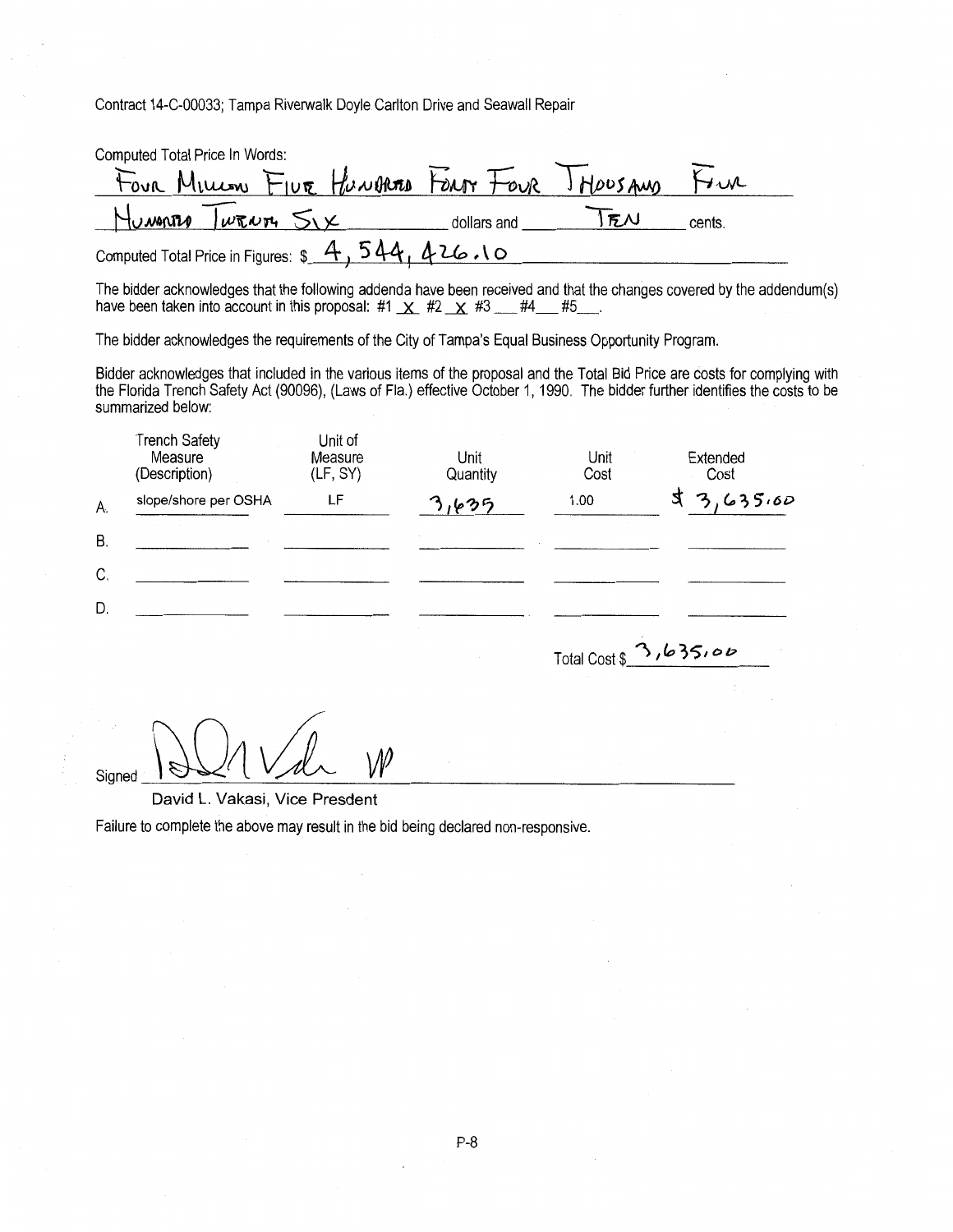Accompanying this Proposal is a certified check, cashier's check or Bid Bond (form included herein must be used) on the form at least five (5) percent of the total amount of the Proposal which check shall become the property of the

| Fidelity & Deposit Co. of Maryland | lampa, FL      |
|------------------------------------|----------------|
| (Name of Bank or Surety)           | (City & State) |

City of Tampa, or which bond shall become forthwith due and payable to the City of Tampa, if this Proposal shall be accepted by the City of Tampa and the undersigned shall fail to execute a contract with and to furnish the required Performance Bond and Payment Bond to the City of Tampa within twenty (20) days after the date of receipt of written Notice of Award by the City of Tampa to the undersigned so to do.

Dated December 9, 2014

David Nelson Construction Co.

(Name of Bidder)

3483 Alternate 19, Palm Harbor, FL 34683

(Address of Bidder)

(Signature)

David L. Vekasi, Vice President (Title)

Where Bidder is a Corporation:

Attest: Attest *T* and *T* and *I* is the *T* in *(<sup>1</sup>* and *T n (<sup>1</sup>*) *(<sup>1</sup>*) *n (1*) *f*  $\theta$  *f*  $\theta$  *f*  $\theta$  *f*  $\theta$  *f*  $\theta$  *f*  $\theta$  *f*  $\theta$  *f*  $\theta$  *f*  $\theta$  *f*  $\theta$  *f*  $\theta$  *f*  $\theta$  *f*  $\theta$  *f*  $\theta$   $\int_0^1$  I  $\int_0^1$   $\int_0^1$   $\int_0^1$   $\int_0^1$   $\int_0^1$ Succeaux 'Linda D. Shutt, Asst. Corporate Secretary

AFFIX CORPORATE SEAL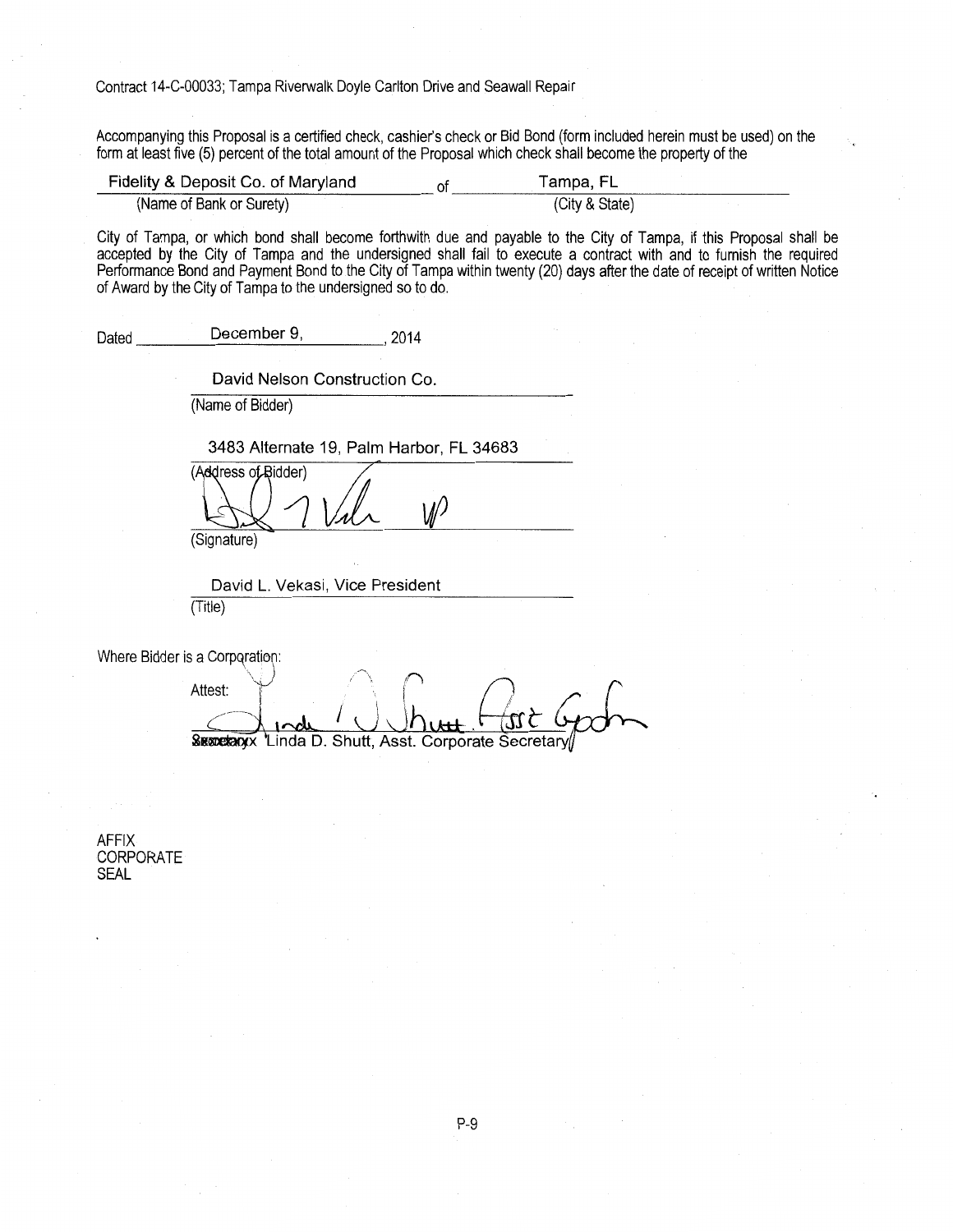# (ACKNOWLEDGMENT OF PRINCIPAL)

 $\Delta \phi = 0.0000$  and  $\Delta \phi$ 

| STATE OF                                                                                           | SS:                |                                                                                                                                                                                                                                              |                                                                                                                                  |
|----------------------------------------------------------------------------------------------------|--------------------|----------------------------------------------------------------------------------------------------------------------------------------------------------------------------------------------------------------------------------------------|----------------------------------------------------------------------------------------------------------------------------------|
| <b>COUNTY OF</b>                                                                                   |                    |                                                                                                                                                                                                                                              |                                                                                                                                  |
| For a Corporation:                                                                                 |                    |                                                                                                                                                                                                                                              |                                                                                                                                  |
| Florida<br>STATE OF<br>COUNTY OF<br>Pinellas                                                       |                    |                                                                                                                                                                                                                                              |                                                                                                                                  |
| n/a<br>produced _____                                                                              | as identification. | The foregoing instrument was acknowledged before me this $9th$ of December 2014 by David L. Vekasi of David Nelson Construction Co <sub>ra</sub> FL corporation, on behalf of the corporation. He/she is X personally known or has<br>Notarv | οf                                                                                                                               |
|                                                                                                    |                    | My Commissio<br>NOTARY 6                                                                                                                                                                                                                     | <b>DEBBIE CASE</b><br>COMMISSION # FF76529<br>EXPIRES February 14, 2018<br><b>BONDED THROUGH</b><br><b>RUI INSURANCE COMPANY</b> |
| For an Individual:                                                                                 |                    |                                                                                                                                                                                                                                              |                                                                                                                                  |
| COUNTY OF                                                                                          |                    |                                                                                                                                                                                                                                              |                                                                                                                                  |
|                                                                                                    |                    |                                                                                                                                                                                                                                              |                                                                                                                                  |
| who is enterprise personally known to me or has enterprised produced enterprise as identification. |                    | The foregoing instrument was acknowledged before me this ____ of ________________, 2014 by _______                                                                                                                                           |                                                                                                                                  |
|                                                                                                    |                    | Notary                                                                                                                                                                                                                                       |                                                                                                                                  |
|                                                                                                    |                    | My Commission Expires:                                                                                                                                                                                                                       |                                                                                                                                  |
| For a Firm:                                                                                        |                    |                                                                                                                                                                                                                                              |                                                                                                                                  |
| STATE OF _____________________<br>COUNTY OF ______________                                         |                    |                                                                                                                                                                                                                                              |                                                                                                                                  |
| identification.                                                                                    |                    | The foregoing instrument was acknowledged before me this ___ of ____________, 2014 by _______________________<br>who signed on behalf of the said firm. He/she is ___ personally known or has ___ produced ______________                    | as                                                                                                                               |
|                                                                                                    |                    | Notary                                                                                                                                                                                                                                       |                                                                                                                                  |
|                                                                                                    |                    | My Commission Expires:                                                                                                                                                                                                                       |                                                                                                                                  |
|                                                                                                    |                    |                                                                                                                                                                                                                                              |                                                                                                                                  |
|                                                                                                    |                    |                                                                                                                                                                                                                                              |                                                                                                                                  |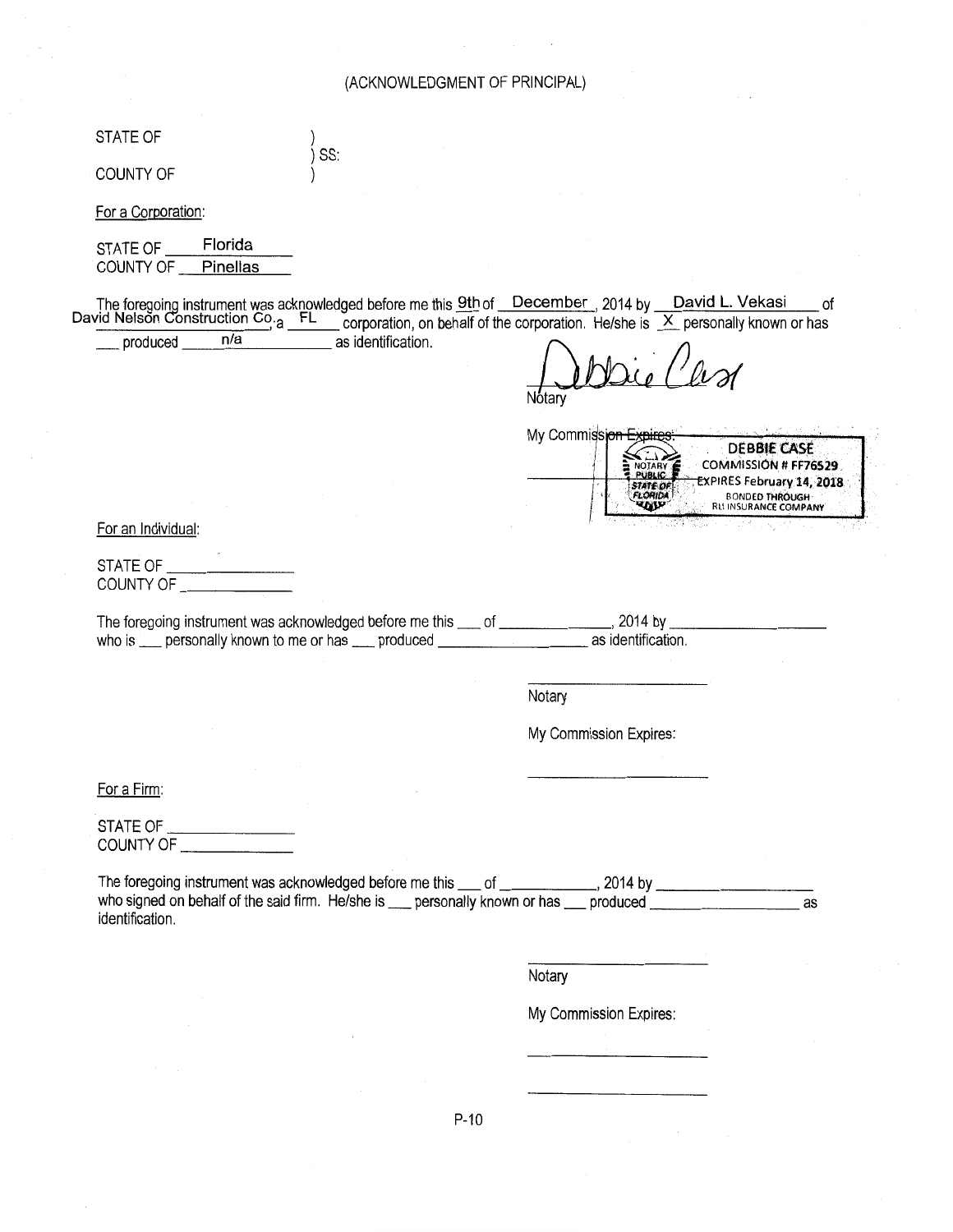#### TAMPA BID BOND

#### Contract 14-C-00033; Tampa Rlverwalk Doyle Carlton Drive and Seawall Repair

KNOW ALL MEN BY THESE PRESENTS, that we, David Nelson Construction Co.

(hereinafter called the Principal) and Fidelity and Deposit Company of Maryland

(hereinafter called the Surety) a Corporation chartered and existing under the laws of the State of<br>Maryland \_\_\_\_\_\_\_\_, with its principal offices in the City of Schaumburg, IL \_\_\_\_\_\_, and authorized to do with its principal offices in the City of Schaumburg, IL business in the State of Florida, are held and firmly bound unto the City of Tampa, a Municipal Corporation of Hillsborough County, Florida, in the full and just sum of 5% of the amount of the (Bid) (Proposal) good and lawful money of the United States of America, to be paid upon demand of the City of Tampa, Florida, to which payment will and truly to be made we bind ourselves, our heirs, executors, administrators, successors, and assigns, jointly and severally and firmly these presents.

WHEREAS, the Principal is about to submit, or has submitted to the City of Tampa, Florida, a Proposal for the construction of certain facilities for the City designated Contract 14-C-00033, Tampa Riverwalk Doyle Carlton Drive and Seawall Repair.

WHEREAS, the Principal desires to file this Bond in accordance with law, in lleu of a certified Bidder's check otherwise required to accompany this Proposal.

NOW, THEREFORE: The conditions of this obligation are such that if the Proposal be accepted, the Principal shall, within twenty (20) days after the date of receipt of written Notice of Award, execute a contract in accordance with the Proposal and upon the terms, conditions and price set forth therein, in the form and manner required by the City of Tampa, Florida and execute a sufficient and satisfactory Public Construction Bond payable to the City of Tampa, Florida in an amount of one hundred percent (1 00%) of the total contract price, in form and with security satisfactory to said City, then this Bid Bond obligation is to be void; otherwise to be and remain in full force and virtue in law, and the Surety shall, upon failure of the Principal to comply with any or all of the foregoing requirements within the time specified above, immediately pay to the aforesaid City, upon demand, the amount thereof, in good and lawful money of the United States of America, not as a penalty, but as liquidated damages.

IN TESTIMONY THEREOF, the Principal and Surety have caused these presents to be duly signed and sealed this 20th day of November , 2014.

Principal

David nstruction**'** BY TIT BY eposit Company of Maryland

(SEAL)

John R. Neu Producing Agent

1000 Central Ave, Suite 200, St. Petersburg, FL 33705 Producing Agent's Address

John R. Neu, Attorney-in-Fact & FL Licensed Agent

Nielson, Wojtowicz, Neu & Associates Name of Agency

The addition of such phrases as "not to exceed" or like import shall render the (Bid) (Proposal)non-responsive.

Tl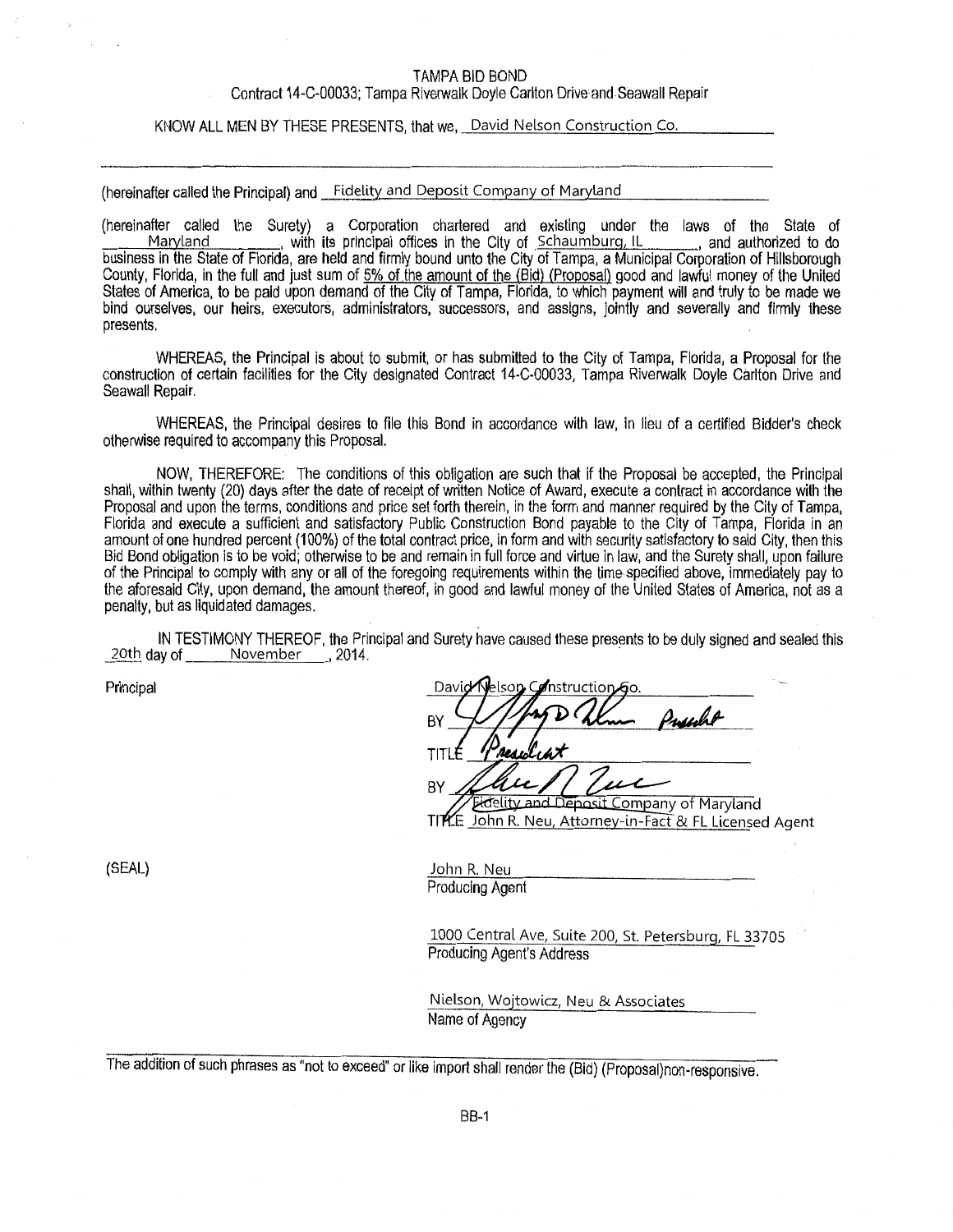#### ZURICH AMERICAN INSURANCE COMPANY COLONIAL AMERICAN CASUALTY AND SURETY COMPANY FIDELITY AND DEPOSIT COMPANY OF MARYLAND POWER OF ATTORNEY

KNOW ALL MEN BY THESE PRESENTS: That the ZURICH AMERICAN INSURANCE COMPANY, a corporation of the State of New York, the COLONIAL AMERICAN CASUALTY AND SURETY COMPANY, a corporation of the State of Maryland, and the FIDELITY AND DEPOSIT COMPANY OF MARYLAND a corporation of the State of Maryland (herein collectively called the "Companies"), by THOMAS 0. MCCLELLAN, Vice President, in pursuance of authority granted by Article V, Section 8, of the By-Laws of said Companies, which are set forth on the reverse side hereof and are hereby certified to be in full force and effect on the date hereof, do hereby nominate, constitute, and appoint Kevin WOJTOWICZ, Glenn ARVANITIS and John R. NEU, all of St. Petersburg, Florida, EACH its true and lawful agent and Attorney-in-Fact, to make, execute, seal and deliver, for, and on its behalf as surety, and as its act and deed: any and all bonds and undertakings, and the execution of such bonds or undertakings in pursuance of these presents, shall be as binding upon said Companies, as fully and amply, to all intents and purposes, as if they had been duly executed and acknowledged by the regularly elected officers of the ZURICH AMERICAN INSURANCE COMPANY at its office in New York, New York., the regularly elected officers of the COLONIAL AMERICAN CASUALTY AND SURETY COMPANY at its office in Owings Mills, Maryland., and the regularly elected officers of the FIDELITY AND DEPOSIT COMPANY OF MARYLAND at its office in Owings Mills, Maryland., in their own proper persons.

The said Vice President does hereby certify that the extract set forth on the reverse side hereof is a true copy of Article V, Section 8, of the By-Laws of said Companies, and is now in force.

IN WITNESS WHEREOF, the said Vice-President has hereunto subscribed his/her names and affixed the Corporate Seals of the said ZURICH AMERICAN INSURANCE COMPANY, COLONIAL AMERICAN CASUALTY AND SURETY COMPANY, and FIDELITY AND DEPOSIT COMPANY OF MARYLAND, this 24th day of May, A.D. 2012.

ATTEST:

ZURICH AMERICAN INSURANCE COMPANY COLONIAL AMERICAN CASUALTY AND SURETY COMPANY FIDELITY AND DEPOSIT COMPANY OF MARYLAND



*Vice President Thomas 0. McClellan* 

State of Maryland

City of Baltimore

On this 24th day of May, A.D. 2012, before the subscriber, a Notary Public of the State of Maryland, duly commissioned and qualified, THOMAS 0. MCCLELLAN, Vice President, and ERIC D. BARNES, Assistant Secretary, of the Companies, to me personally known to be the individuals and officers described in and who executed the preceding instrument, and acknowledged the execution of same, and being by me duly sworn, deposeth and saith, that he/she is the said officer of the Company aforesaid, and that the seals affixed to the preceding instrument are the Corporate Seals of said Companies, and that the said Corporate Seals and the signature as such officer were duly affixed and subscribed to the said instrument by the authority and direction of the said Corporations.

IN TESTIMONY WHEREOF, I have hereunto set my hand and affixed my Official Seal the day and year first above written.

Constance a. Dunn

wwwin йA. Afril<sup>3</sup>

Constance A. Dunn, Notary Public My Commission Expires: July 14,2015

lice D. Barry By:

*Assistant Secretary Eric D. Barnes*